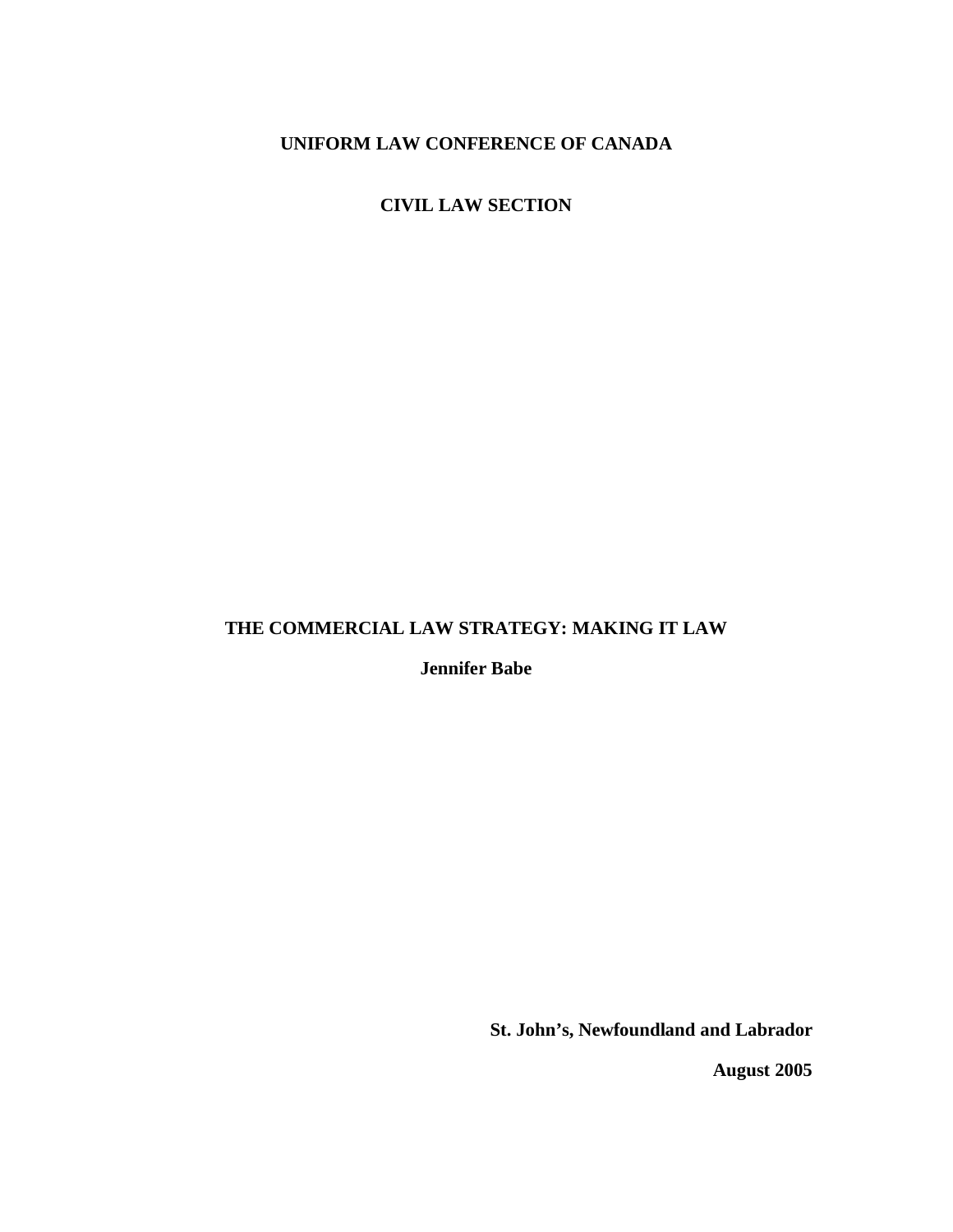[1.] Well, congratulations! By the time this meeting ends, more of the pillars of the Commercial Law Strategy ("CLS") will be accepted by the Uniform Law Conference of Canada ("ULCC") and made part of the CLS as new uniform acts. The papers being adopted this August, are the last of the efforts funded by the three year funding agreement from Justice Canada and Industry Canada, which agreement terminated on March 31, 2005.

[2.] By way of the great work of Susan Amrud, her staff and the staff of the Saskatchewan's Queen's Printer, the CLS Steering Committee was able to produce 212 binders, containing copies of all of the products to March 31, 2005. There were also CD ROMs of the products, created and provided with the binders. Binders and CD-ROMs were sent to about 160 supporters of the CLS, law schools, law commissions, and governments in April 2005. A copy of the table of contents from these binders is attached as Schedule "A". There are 40 entries in that table. The new papers and uniform acts adopted this year will form part of the annual update to that binder to be provided subsequently.

[3.] The CLS has also now had these products translated so that they are all on the updated ULCC website in both official languages.

[4.] This has ended the second phase of the CLS, with the first one being the concept and planning from the initial Moen – Gregory Report, and the second the period of intense work during the federal funding agreement. Now we enter the third phase.

[5.] As you know from last year's meeting in Regina, as of April 1st the CLS, has been folded back into the Civil Section, as the ongoing new projects and maintenance work on existing products will be proceeding more slowly. This is because most of the components of the CLS have been created, and because the higher level of funding that the CLS used to enjoy, is gone.

[6.] Due to efforts spearheaded by Gregory Steele, funding has been obtained from various sources to allow for ongoing CLS work, albeit on a smaller scale. Great thanks is due to Greg for starting and pushing forward these funding efforts. Sufficient funds were garnered by April 2005 to allow the Civil Section to hire Clark Dalton to work for the Section part time, to help push forward the CLS' ongoing work. We are very pleased to have Clark's extensive ULCC experience on board.

[7.] So what is required for Phase 3? Well of course there will be new projects as issues develop or items put on a back burner become timely. Some of these new projects you may select this week. There will also be 'fixes and patches' needed to existing products where a court decision or change of technology result in a new need. However, the key focus from my perspective in Phase 3, is enactment.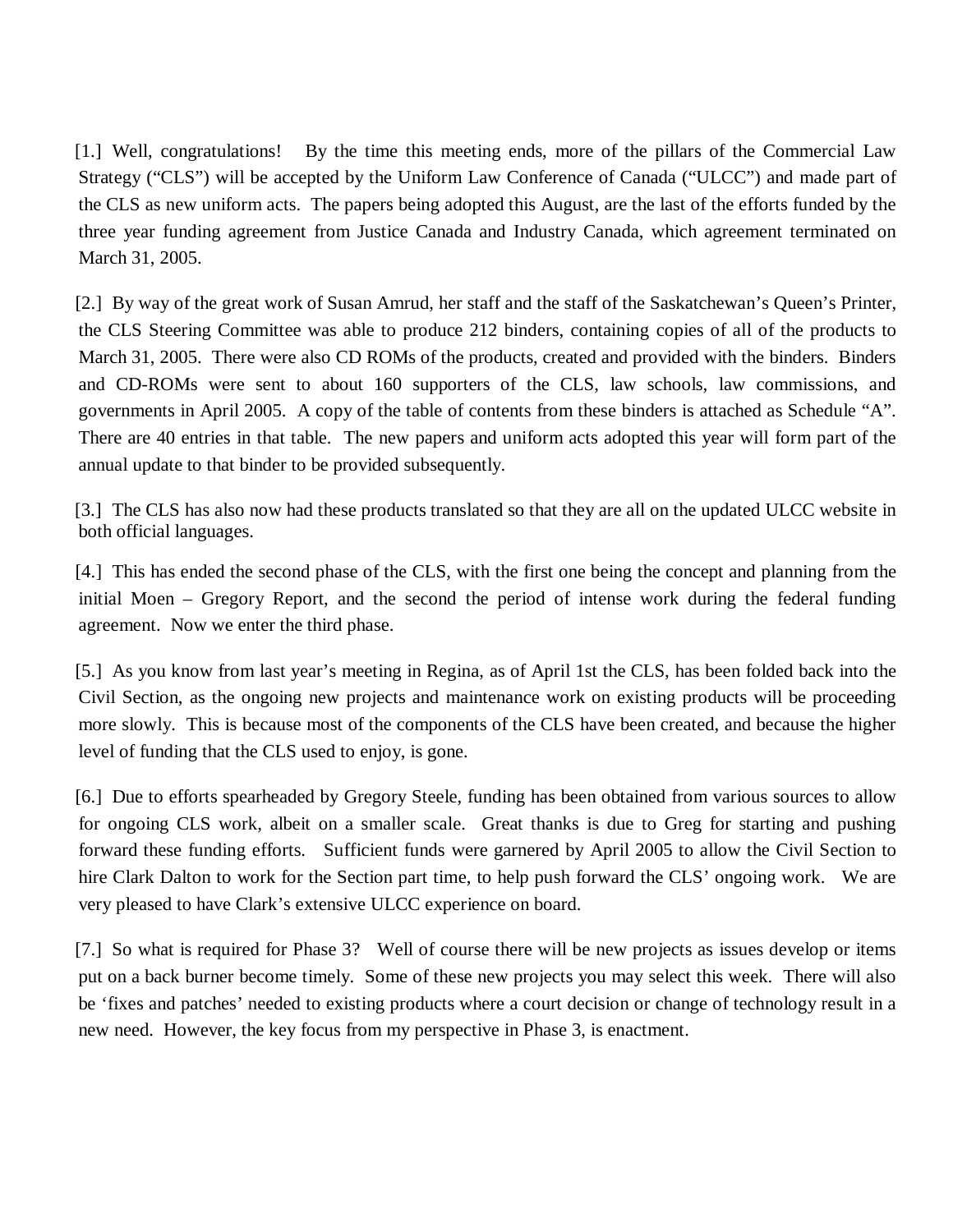[8.] To date many of these CLS products remain on the shelf as fine pieces of research and scholastic work. They have yet to be adopted by the provinces and territories and made law. The list of the enactment of the CLS products as contained in the end of phase 2 binder is attached as Schedule "B" and the chart of the updates reported by the jurisdictional representatives in March 2005, is attached in Schedule "C".

[9.] Obviously, my view is that the having built these products, they need ULCC effort to push them through to enactment. The ULCC has done incredible work to get these products built. The problems arising from lack of enactment are multiple and include the following:

- (a) lack of interest by volunteers to work on projects that produce interesting papers and draft statutes, but no concrete result;
- (b) lack of credibility with governments and funders if the sole results are binders of legal research and drafts; and
- (c) lack of willingness of endorsers to go to bat for the CLS when it seems futile to do so.

[10.]We have largely done ULCC work thinking along the lines of: "if we build it they will come". Regretfully, that has not been true. The CLS and the Civil Section have built it and enactment has not been happening. There are a number of reasons for this and some we cannot help.

[11.]My personal observation is that governments sit less than they used to, and some governments appear to have no or little interest in commercial law. The legislatures appear to spend time on health, education and the crisis of the day. The message that sound, modern, harmonious commercial law is of equal importance to a thriving Canadian economy as secure energy supplies and effective transportation and communications, is getting lost. We need to send this message loudly and clearly, and repeatedly. We can and should be "talking up" the CLS products.

[12.]This is my 8<sup>th</sup> ULCC annual meeting. I know that the ULCC does great work, and so cost effectively that I think it is undervalued. I am not sure how we get the word out more strongly that the ULCC has the products built and that they are needed by Canadians. But we need to work on that message and we need to push enactment of the products. Each of us has the capacity to be a salesperson for these products.

[13.] My term as Chair of the CLS ended on March 31<sup>st</sup> when the CLS was folded back into the Civil Section. I am very grateful for the experience in meeting so many volunteers, researchers, writers, and learning so much. I will be continuing on as the Canadian Bar Association representative and work where called upon to do so. I will be continuing to tell lawyers, businesses and trade groups, that they needs to tell governments to enact the CLS products, and enact them uniformly. I ask you to do likewise.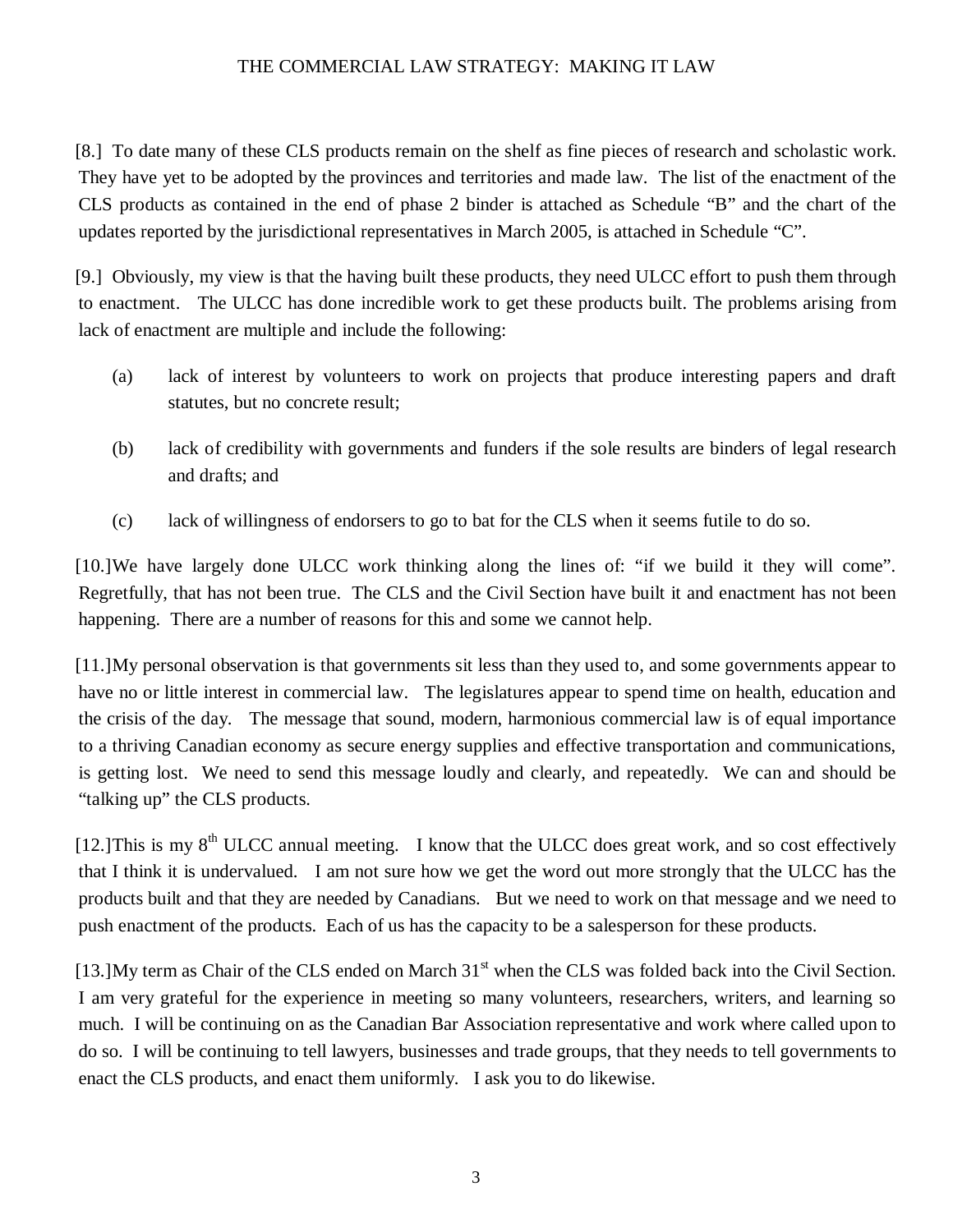#### **SCHEDULE "A"**

#### **UNIFORM LAW CONFERENCE OF CANADA**

#### **TABLE OF CONTENTS**

#### **I Uniform Acts**

- *1. Uniform Arbitration Act*
- *2. Uniform Cost of Credit Disclosure Act*
- *3. Uniform Court Jurisdiction and Proceedings Transfer Act*
- *4. Uniform Electronic Commerce Act*
- 5. *Uniform Enforcement of Canadian Judgments and Decrees Act*
- *6. Uniform Enforcement of Foreign Judgments Act*
- *7. Uniform Enforcement of Judgments Conventions Act*
- *8. Uniform Foreign Money Claims Act*
- *9. Uniform Illegal Contracts Act*
- *10. Uniform International Commercial Arbitration Act*
- *11. Uniform International Factoring (Unidroit Convention) Act*
- *12. Uniform International Financial Leasing (Unidroit Convention) Act*
- *13. Uniform International Interests in Mobile Equipment Act (Aircraft Equipment)*
- *14. Uniform International Sale of Goods Act*
- *15. Uniform International Sales Conventions Act*
- *16. Uniform Jurisdiction and Choice of Law Rules for Consumer Contracts*
- *17. Uniform Liens Act, 2000*
- *18. Uniform Securities Transfer Act*
- *19. Uniform Settlement of International Investment Disputes Act*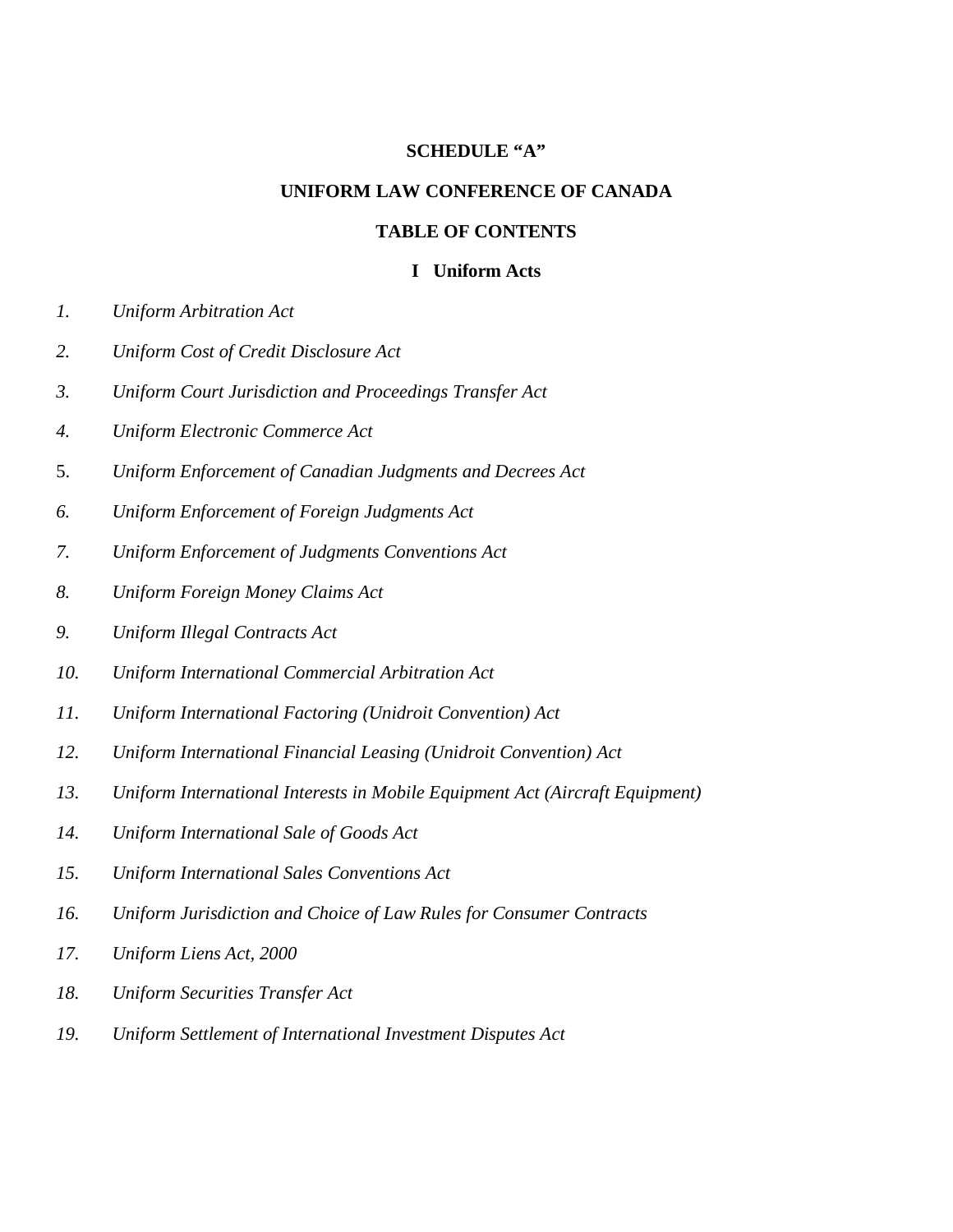#### **II Recommendations to the Government of Canada**

- 20. *Criminal Code*, Section 347
- 21. Security Interests in Intellectual Property

#### **III Ongoing Projects**

- 22. Charitable Fundraising
- 23. Proposed amendments to the *Copyright Act* and liability of intermediaries for royalty fees
- 24. Forms of Business Organizations
- 25. Franchises
- 26. Fraudulent Conveyances and Preferences
- 27. Limitation Periods in Insurance Acts
- 28. Interjurisdictional (National) Class Action Certification
- 29. Limitations
- 30. Mortgage Discharges and Mortgage Fraud
- 31. Sale of Goods
- 32. Secured Transactions: PPSA and Civil Code reform and harmonization
- 33. Trade Secrets
- 34. UNCITRAL Convention on International Assignments of Receivables

#### **IV Completed Projects**

- 35. Civil Enforcement of Judgments
- 36. Leases
- 37. Licensing of Intellectual Property
- 38. Negotiable Instruments/Bills of Exchange
- 39. Personal Exemptions from Seizure
- 40. Documents of Title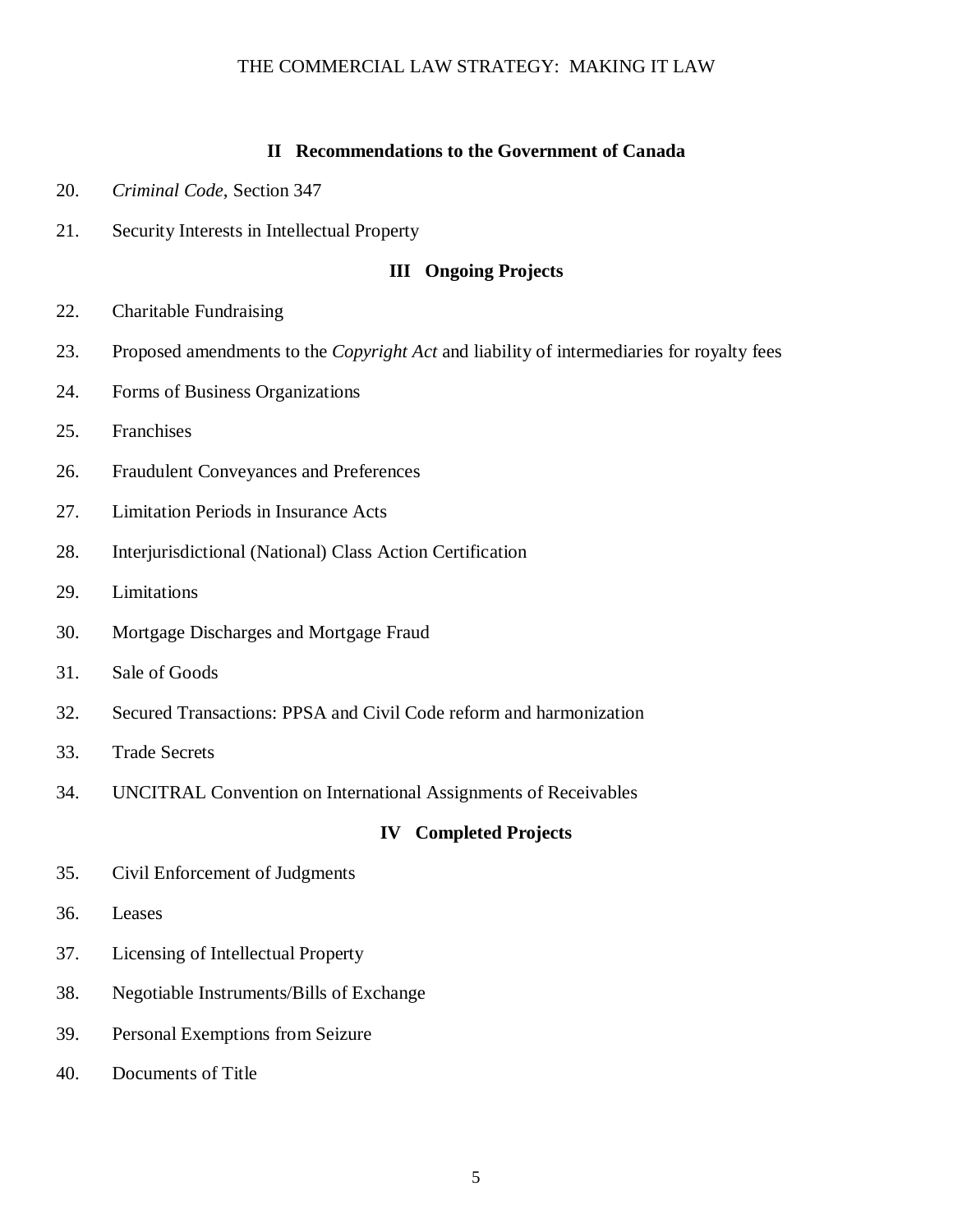#### **SCHEDULE "B"**

#### **UNIFORM LAW CONFERENCE OF CANADA**

#### **STATUS OF UNIFORM ACTS RECOMMENDED BY THE COMMERCIAL LAW STRATEGY**

Suggested entries:

E <sup>=</sup> enacted and in force

 $E(U)$  = enacted but unproclaimed

 $C =$  comparable legislation in force

UC <sup>=</sup> under consideration

|                  | <b>Uniform Act:</b>                                                                       | $\mathbf{A}\mathbf{B}$ | <b>BC</b>    | <b>MB</b> | <b>NB</b>    | <b>NL</b> | <b>NWT</b> | <b>NS</b> | <b>NU</b> | ON           | <b>PEI</b> | QC            | <b>SK</b> | <b>YT</b> |
|------------------|-------------------------------------------------------------------------------------------|------------------------|--------------|-----------|--------------|-----------|------------|-----------|-----------|--------------|------------|---------------|-----------|-----------|
| 1.               | <b>Arbitration Act</b>                                                                    | E                      | $\mathsf{C}$ |           | E            |           |            |           |           | E            |            |               | E         |           |
| 2.               | Cost of Credit Disclosure Act                                                             | $\mathbf C$            | E(U)         |           | E(U)         | <b>UC</b> | <b>UC</b>  | E         |           | E(U)         |            |               | E(U)      |           |
| 3.               | Court Jurisdiction and<br><b>Proceeding Transfer Act</b>                                  | <b>UC</b>              | E(U)         |           |              |           |            | E(U)      |           | <b>UC</b>    |            | $\mathcal{C}$ | $E_{\rm}$ |           |
| $\overline{4}$ . | Electronic Commerce Act                                                                   | E                      | E            | E         | E            | E         | <b>UC</b>  | E         |           | E            | E          | E             | E         | E         |
| 5.               | <b>Enforcement of Canadian</b><br>Judgments and Decrees Act<br>(J: judgments; D: decrees) | <b>UC</b>              | B(U)         |           | J: E<br>D: C | B(U)      |            | E(U)      |           | <b>UC</b>    | E, C       | $\mathbf C$   | ${\bf E}$ |           |
| 6.               | <b>Enforcement of Foreign</b><br>Judgments Act                                            | <b>UC</b>              | <b>UC</b>    |           |              |           |            |           |           | <b>UC</b>    |            |               | <b>UC</b> |           |
| 7.               | <b>Enforcement of Judgments</b><br><b>Conventions Act</b>                                 |                        |              |           |              |           |            |           |           | E(U)         |            |               | E(U)      |           |
| 8.               | Foreign Money Claims Act                                                                  |                        | E            |           |              |           |            |           |           | $\mathsf{C}$ |            | $\mathsf{C}$  |           |           |
| 9.               | <b>Illegal Contracts Act</b>                                                              |                        |              |           |              |           |            |           |           |              |            |               |           |           |
| 10.              | <b>International Commercial</b><br><b>Arbitration Act</b>                                 | E                      | E            | E         | E            | E         | E          | E         | E         | E            | E          | E             | E         | E         |
| 11.              | International Factoring<br>(Unidroit Convention) Act                                      |                        | <b>UC</b>    |           |              |           |            |           |           |              |            |               |           |           |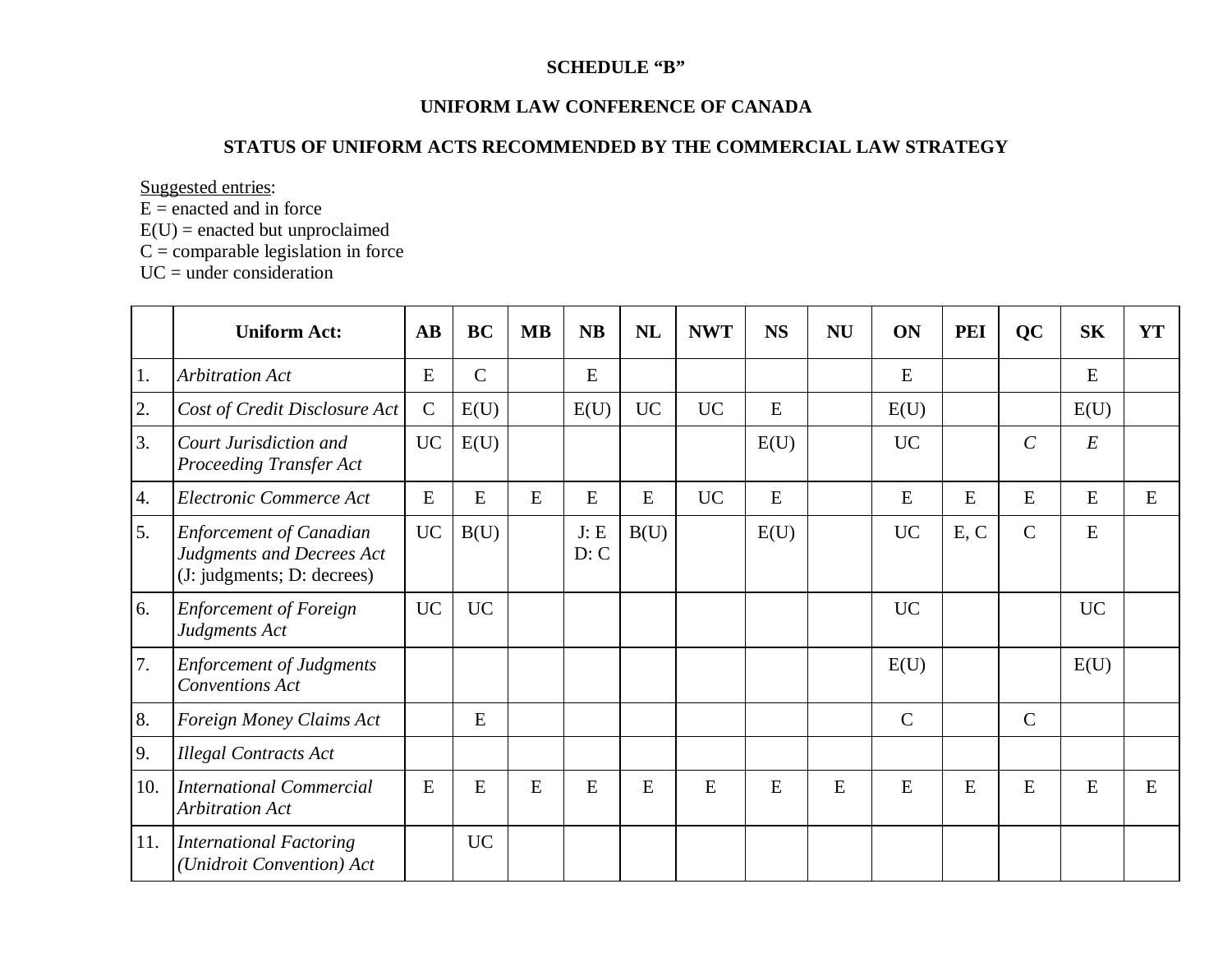|     | <b>Uniform Act:</b>                                               | AB           | <b>BC</b> | <b>MB</b> | <b>NB</b> | <b>NL</b>    | <b>NWT</b> | <b>NS</b> | <b>NU</b> | ON            | <b>PEI</b> | <b>QC</b>    | <b>SK</b> | <b>YT</b> |
|-----|-------------------------------------------------------------------|--------------|-----------|-----------|-----------|--------------|------------|-----------|-----------|---------------|------------|--------------|-----------|-----------|
| 12. | International Financial<br>Leasing (Unidroit<br>Convention) Act   |              | <b>UC</b> |           |           |              |            |           |           |               |            |              |           |           |
| 13. | International Interests in<br>Mobile Equipment Act                | <b>UC</b>    | <b>UC</b> |           |           |              |            | $\bf{B}$  |           | E(U)          |            |              |           |           |
| 14. | International Sale of Goods<br>Act                                | E            | E         | E         | E         | E            | E          | E         | E         | E             | E          | ${\bf E}$    | E         | E         |
| 15. | <b>International Sales</b><br><b>Conventions Act</b>              |              | <b>UC</b> |           |           |              |            |           | E         | <b>UC</b>     |            | $\mathbf C$  |           |           |
| 16. | Jurisdiction and Choice of<br>Law Rules for Consumer<br>Contracts |              |           |           | <b>UC</b> |              |            |           |           |               |            |              |           |           |
| 17. | Liens Act, 2000                                                   | <b>UC</b>    | <b>UC</b> |           | <b>UC</b> | <b>UC</b>    |            | E(U)      |           | $\mathcal{C}$ |            | $\mathsf{C}$ | E         |           |
| 18. | <b>Securities Transfer Act</b>                                    | <b>UC</b>    | <b>UC</b> |           | <b>UC</b> |              |            |           |           | <b>UC</b>     |            |              | <b>UC</b> |           |
| 19. | Settlement of International<br><b>Investment Disputes Act</b>     |              | <b>UC</b> |           |           |              |            |           |           | E(U)          |            |              |           |           |
| 32. | PPSA: anti.assignment<br>clauses                                  |              |           |           |           |              |            |           |           |               |            |              |           |           |
| 32. | PPSA: conflict of laws                                            |              |           |           |           |              |            |           |           |               |            |              |           |           |
| 35. | Civil Enforcement of<br>Judgments                                 | $\mathsf{C}$ | <b>UC</b> |           | <b>UC</b> | $\mathsf{C}$ |            |           |           |               |            |              | <b>UC</b> |           |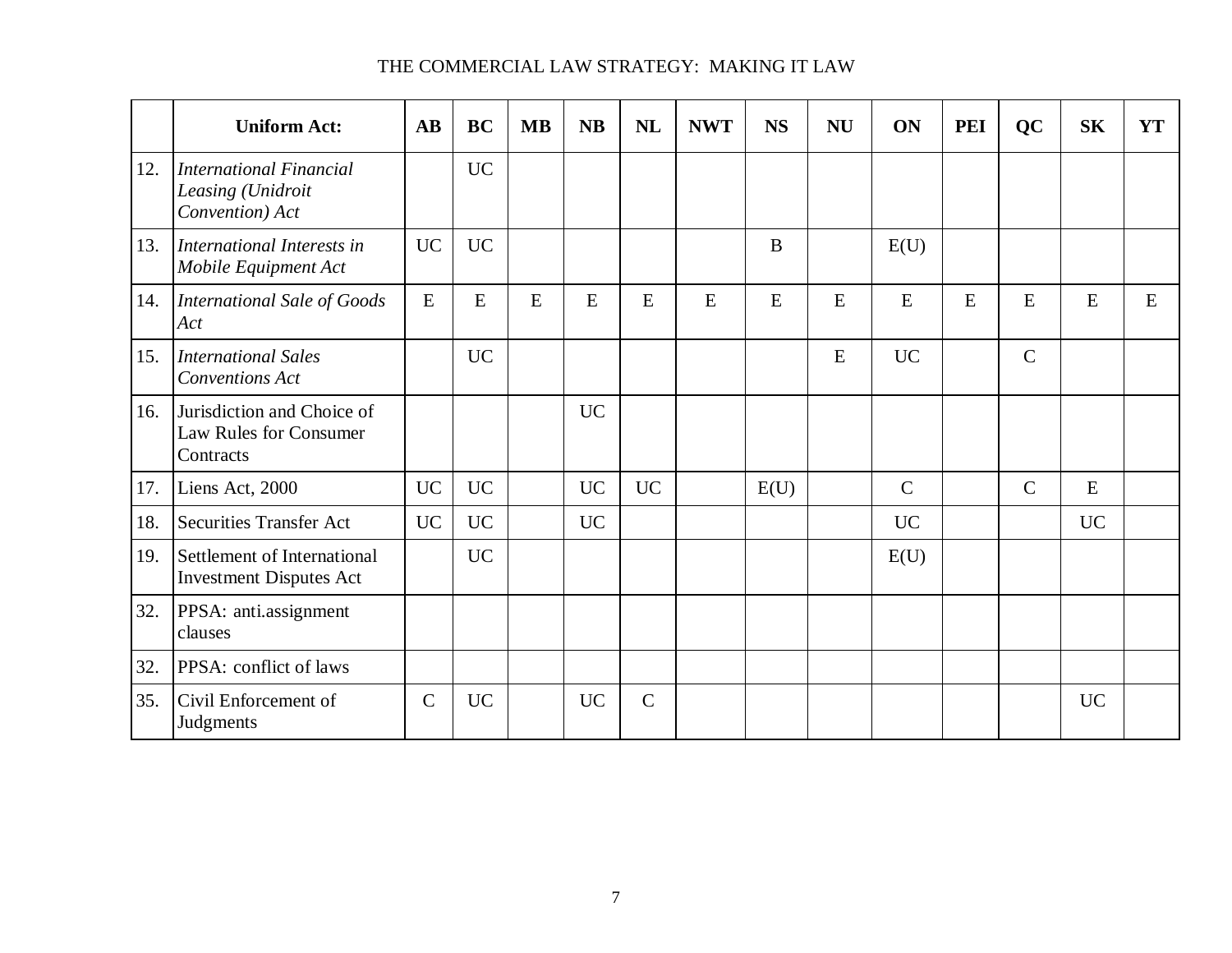#### **SCHEDULE "C"**

#### **UNIFORM LAW CONFERENCE OF CANADA**

# **PROGRESS REPORT ON THE IMPLEMENTATION OF ULCC UNIFORM ACTS SINCE AUGUST 2004**

| <b>JURISDICTION</b>     | <b>REPORT BY</b>    | <b>STATUS</b>                                                                                                               |
|-------------------------|---------------------|-----------------------------------------------------------------------------------------------------------------------------|
| Alberta                 | Sarah Dafoe         | Liens Act under consideration                                                                                               |
|                         |                     | Cost of Credit Disclosure: comparable legislation in place (Fair Trading Act. C. F-2)                                       |
|                         |                     | Enforcement of Canadian Judgments and Decrees, Court Jurisdiction and                                                       |
|                         |                     | Proceedings Transfer, and Enforcement of Foreign Judgments Act, under<br>consideration.                                     |
|                         |                     | International Interests in Mobile Equipment Act, under consideration.                                                       |
|                         |                     | Arbitration Act, legislation in place based on ULCC model law, with a few                                                   |
|                         |                     | differences (c. $A-43$ ).                                                                                                   |
|                         |                     | International Commercial Arbitration Act, legislation in place based on ULCC model                                          |
|                         |                     | law, with a few differences. (c. 1-5)                                                                                       |
|                         |                     | Securities Transfer Act, under consideration.                                                                               |
| <b>British Columbia</b> | <b>Russell Getz</b> | There are no revisions to be made to B.C.'s information on the Chart.                                                       |
|                         |                     | The International Sales Conventions Act has been approved by the B.C. Government                                            |
|                         |                     | for enactment this year – probably in the Fall sitting of the legislature.                                                  |
|                         |                     | The Uniform Securities Transfer Act and the Uniform Civil Enforcement of Money<br><i>Judgments</i> are under consideration. |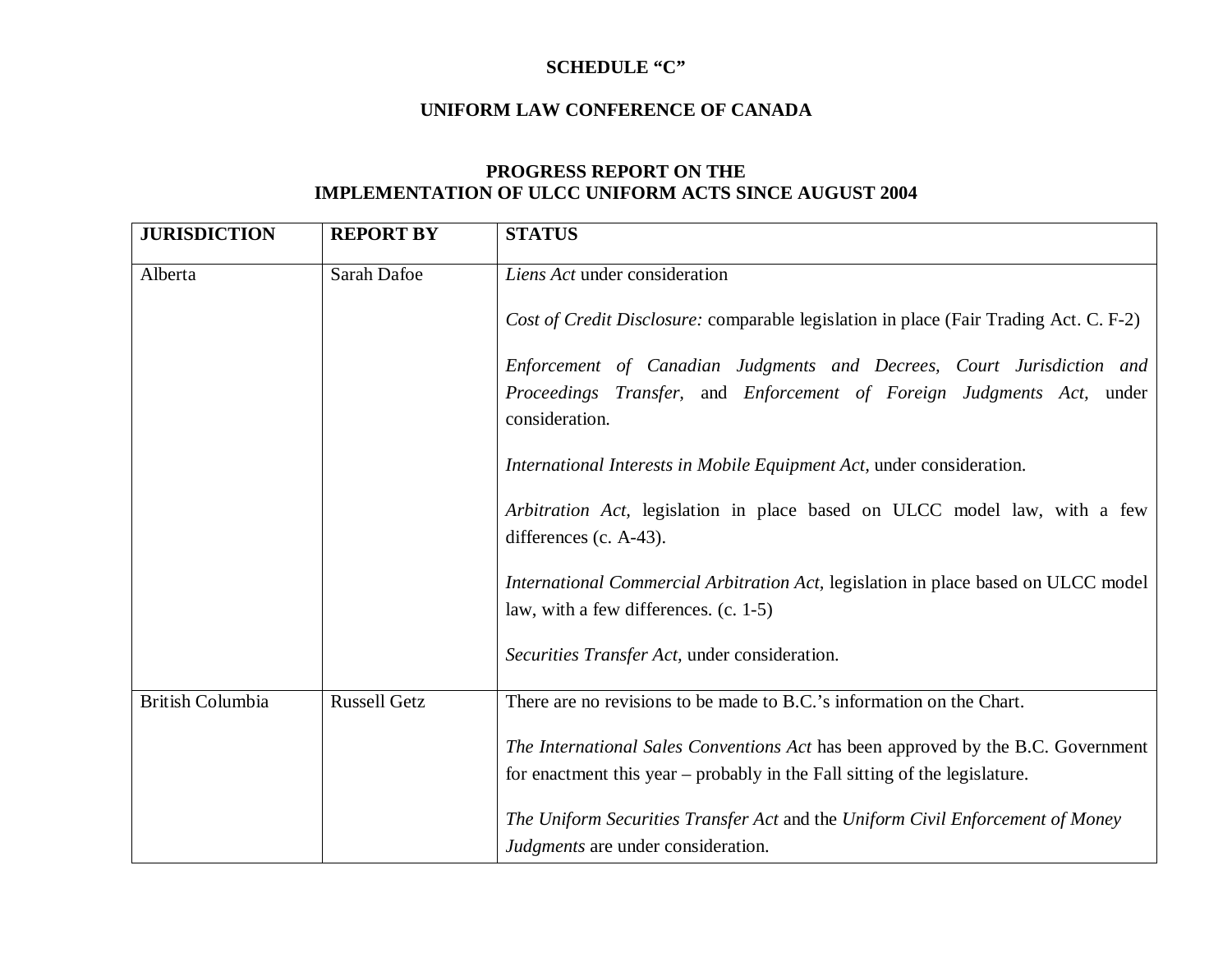| Canada        | Mounia Allouch        | Legislation based on the Uniform International Interests in Mobile Equipment Act        |
|---------------|-----------------------|-----------------------------------------------------------------------------------------|
|               |                       | has been enacted at the federal level (An Act to implement the Convention on            |
|               |                       | International Interests in Mobile Equipment and the Protocol to the Convention on       |
|               |                       | International Interests in Mobile Equipment on Matters Specific to Aircraft             |
|               |                       | Equipment, Statutes of Canada 2005, Chapter 3).                                         |
|               |                       | Une loi basée sur la Loi uniformed relative aux garanties inernationales portant sur    |
|               |                       | des matériels d'équipement mobiles (équipements Aéronautiques) a été adoptée au         |
|               |                       | niveau fédéral (Loi de mise en oeuvre de la convention relative aux garanties           |
|               |                       | internationales portant sur des matériels d'équipement mobiles et du Protocole          |
|               |                       | portant sur les questions spécifiques au matériels d'équipement aéronautiques à la      |
|               |                       | Convention relative aux garanties internationales protant sur des matériels             |
|               |                       | d'équipement mobile., Lois du Canada (2005), Chaprtre 3).                               |
| Manitoba      | Lynn Romeo            | Cost of Credit Disclosure: comparable legislation enacted but not in force (June,       |
|               |                       | 2005) by way of amendments to The Consumer protection Act.                              |
|               |                       | Foreign Money Claims Act: amendments to The Court of Queen's Bench Act came             |
|               |                       | into force on June 16, 2005. The provisions are similar in effect to those of the       |
|               |                       | Uniform Act.                                                                            |
| New Brunswick | <b>Tim Rattenbury</b> | In item 4 of last year's list, the "C" part of the New Brunswick entry is incorrect and |
|               |                       | should be deleted. Apart from that, no changes for New Brunswick.                       |
|               |                       | The Uniform Jurisdiction and Choice of Law Rules for Consumer Contracts Act, the        |
|               |                       | Uniform Securities Transfer Act and the Uniform Civil Enforcement of Judgments Act      |
|               |                       | are under consideration in New Brunswick.                                               |
| Newfoundland  | Paul Nolan            | Newfoundland and Labrador has no change to report from the last chart of enactment      |
|               |                       | of uniform acts.                                                                        |
|               |                       |                                                                                         |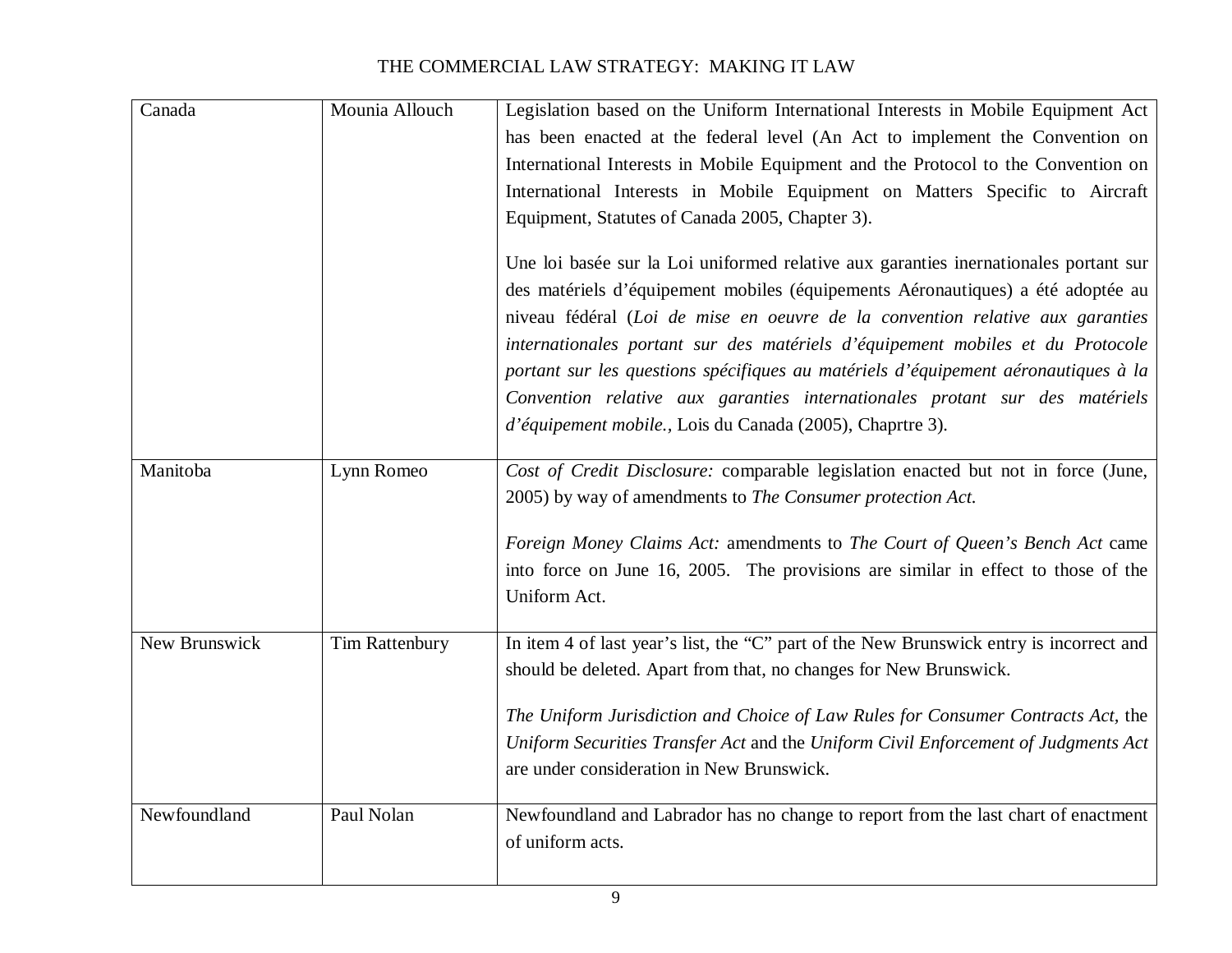# *The Electronic Commerce Act* remains the only act which has been enacted and in force from December 13, 2001. Newfoundland's Mechanics' Lien Act is under consideration for possible amendments in the spring of this year. *The Cost of Credit Disclosure Act* remains under consideration, but is lower on the presen<sup>t</sup> administration's legislative agenda. *he Enforcement of Canadian Judgements Act* is still not proclaimed into law and I have not been advised of any planned proclamation date. Newfoundland still has the *International Commercial Arbitration Act* and the *International Sale of Goods Act* under the Older Uniform Acts section of the chart. Since 1993, Newfoundland also has enacted the *International Trusts Act* to give effect to the *Convention on the Law Applicable to Trusts* and on their Recognition. There had been <sup>a</sup> renewed emphasis upon implementation of the Uniform *Securities Transfer* Act. While the personnel resources available to review and analyse the Act from the provincial perspective are quite limited, an interdepartmental committee has been established and <sup>a</sup> target of Spring 2006 has been set for implementation of the Act.Northwest TerritoriesRebecca Veinott a Veinott  $\blacksquare$  There has been no change to the Chart. Nova Scotia Janice Brown The only uniform statute Nova Scotia has enacted since the chart was done is the *International Interests in Mobile Equipment Act. Their* statute is called the *International Interests in Mobile Aircraft Equipment Act, SNS 2004, C.5* Nova Scotia has enacted the Cross-Border Policing Act. It is expected to be proclaimed in force later this year. They are looking at several others for the coming year but no firm plans yet. It would

## UNIFORM LAW CONFERENCE OF CANADA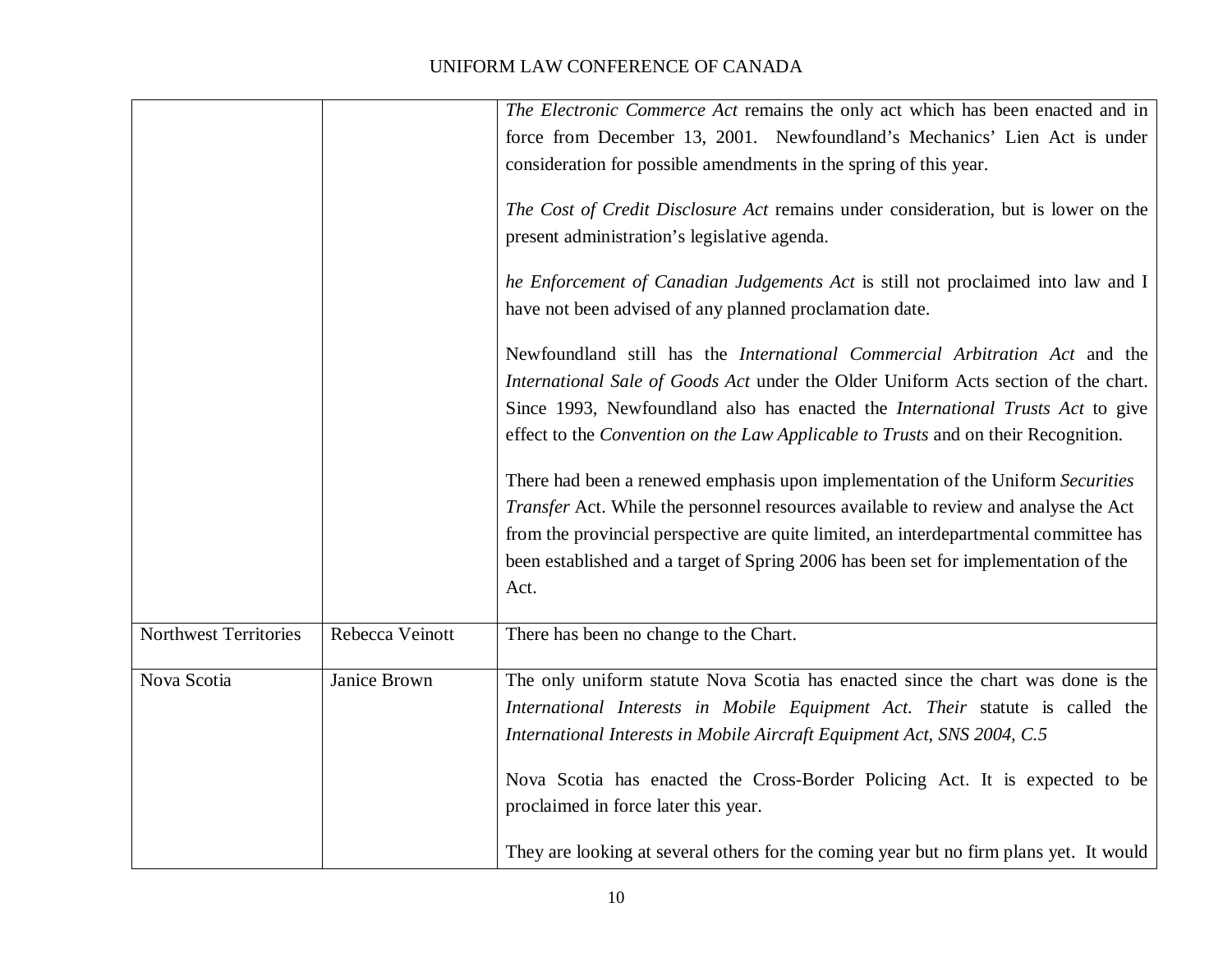|              |                           | be fall at the earliest as they anticipate a short sitting this spring focussed on the<br>budget.                                                                   |
|--------------|---------------------------|---------------------------------------------------------------------------------------------------------------------------------------------------------------------|
| Nunavut      | Diane Buckland            | Under heading A, The Electronic Commerce Act was enacted late last year, and all<br>others are under consideration                                                  |
|              |                           | Under heading C, The International Sales Convention Act has been enacted, and all<br>others are under consideration.                                                |
|              |                           | Under heading C, their Arbitration Act could be considered comparable legislation<br>although it is much older.                                                     |
|              |                           | The list of 2004 Uniform Acts are all under consideration.                                                                                                          |
| Ontario      | John Lee                  | The chart remains accurate as far as Ontario is concerned.                                                                                                          |
|              |                           | Within the next year, they are studying the implementation of the following Acts:<br>The Uniform Securities Transfer Act, the International Sales Conventions Acts. |
| P.E.I.       | Katharine Tummon          | On June 7, 2005, the Franchises Act of Prince Edward Island (S.P.E.I. 2005, Cap. 36)                                                                                |
|              | Consumer,                 | received Royal Assent. This legislation is closely modeled on the Uniform<br>Franchises Act of the Uniform Law Conference of Canada. It will be administered        |
|              | Corporate and             | by staff of the PEI Office of the Attorney General who are in the process of                                                                                        |
|              | <b>Insurance Services</b> | developing the regulations required under the Act. It is expected that the Act will be<br>proclaimed in force after consultation on the regulations is complete.    |
| Quebec       | Frédérique Sabourin       | No Uniform Acts have been implemented.                                                                                                                              |
| Saskatchewan | Darcy McGovern            | The Court Jurisdiction and Transfer of Proceedings Act, S.S. 1997, c.C-41.1 was<br>proclaimed in force March 1, 2004.                                               |